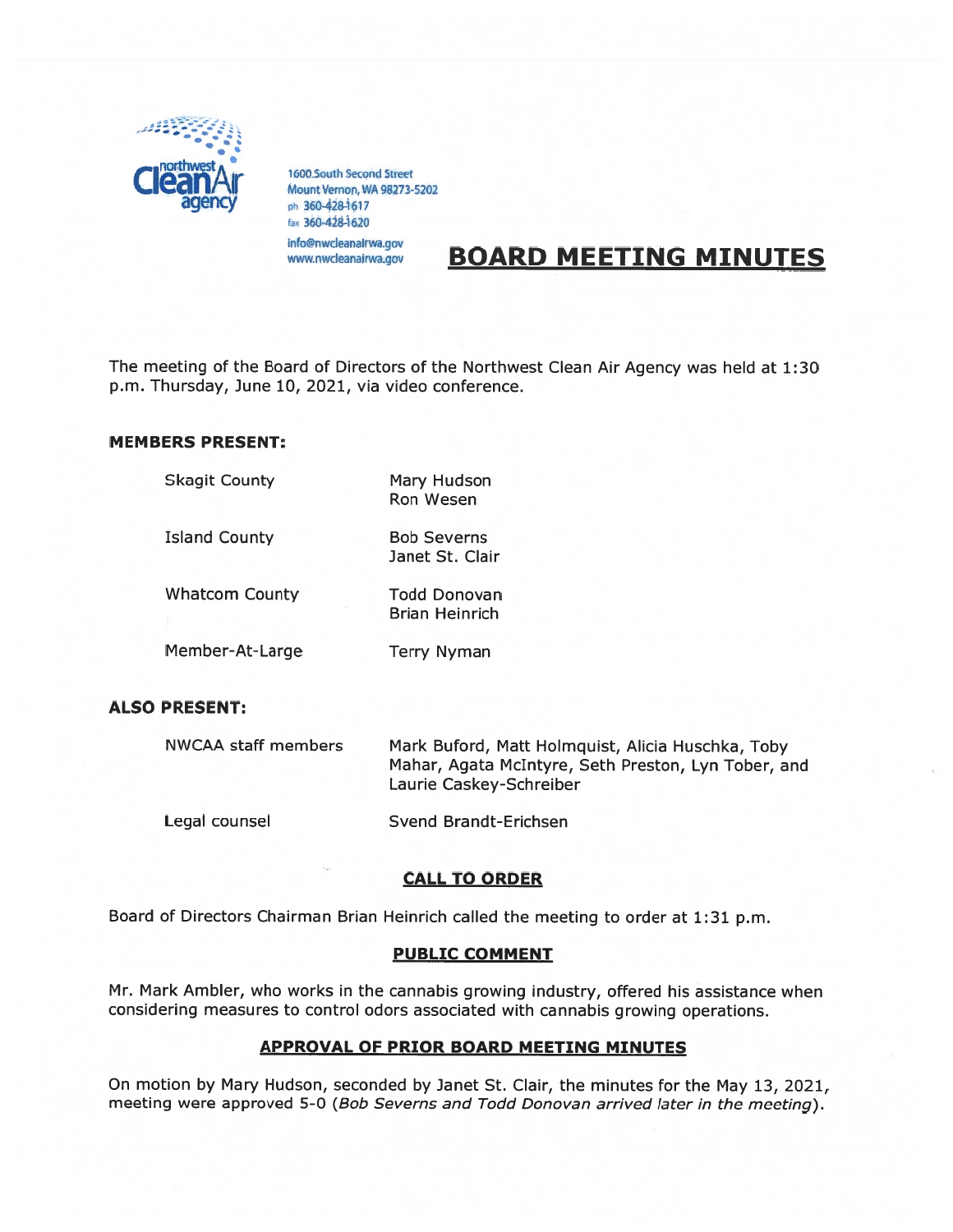#### **PRESENTATION**

NWCAA Registered Source Program Manager Matt Holmquist discussed some propose<sup>d</sup> rules that he is developing for Crushing Operations and for Portable Source Notifications. Holmquist outlined the current rule structure and the changes that he is proposing.

The new set of rules will create <sup>a</sup> more uniform process, with clearer guidelines for permit applicability pertaining to the operation of crushers in NWCAA's jurisdiction.

The projected timeline for these rules will be:

- $\bullet$ June 2021 — Introduction of proposal to Board
- •July 2021 — Informal Stakeholder input
- •August 2021 — Redraft based on informal comments
- •September 2021 — EPA review
- October 2021- Update Board
- •November 2021 — File proposal with WA Code reviser
- •December 2021 — Public Hearing
- February 2022 To Board for adoption
- •March 2022 — New rules goes into effect

## ACTION ITEMS

#### **Resolution 589 - Adopting amended rules by NWCAA**

NWCAA Engineering Manager Agata McIntyre explained that this resolution is both <sup>a</sup> routine and necessary housekeeping measure. The Agency enforces the federal clean air rules by reference, so when their rules change, we need to reflect <sup>a</sup> date change to encompass their revisions. This allows NWCAA to implement the latest version of State and Federal rules on Ecology and EPA's behalf within our three-county jurisdiction. This is typically done on an annual basis.

The Agency held <sup>a</sup> public hearing on May 27, 2021. No public comments were received.

Motion to approve Resolution <sup>589</sup> was made by St. Clair, seconded by Bob Severns, and approved 6-0 (Todd Donovon arrived shortly after the vote).

#### Resolution 590 - Authorize supplemental (per capita) income for fiscal year 2022 in the amount of \$155,393 - Alicia Huschka

NWCAA Chief Financial Officer Huschka presented Resolution <sup>590</sup> for Board approval. This resolution authorizes the collection of supplemental income for calendar year <sup>2022</sup> in the amount of \$155,393 from cities, towns, and counties based on <sup>a</sup> \$0.35 per capita rate. Huschka noted that the rate has not changed since 1989. The small increase is due to small increases in population.

Motion to approve Resolution <sup>590</sup> was made by Severns, seconded by Ron Wesen, and approved 6-0.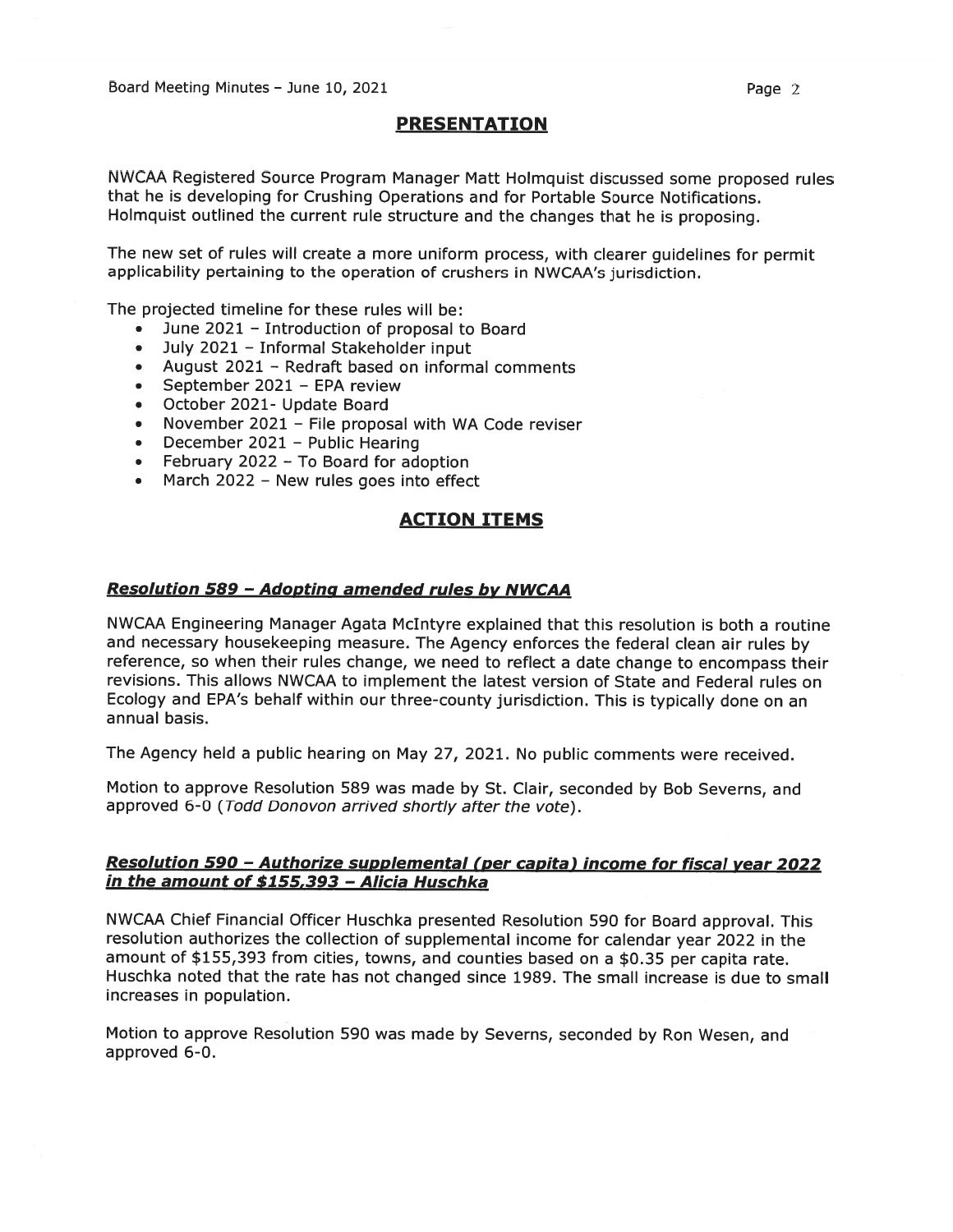Board Meeting Minutes – June 10, 2021 **Page 3** 

# Resolution 591 - Approve Operating and Reserve Fund budgets for fiscal year 2022 -Alicia Huschka

Huschka presented Resolution 591 to approve the FY 2022 budgets for the Operating Fund and Reserve Funds.

| <b>Fund</b>                    | <b>Total</b><br><b>Revenues</b> | <b>Total</b><br><b>Expenses</b> | <b>Net Transfers</b><br>In (Out) |
|--------------------------------|---------------------------------|---------------------------------|----------------------------------|
| <b>Operating Fund</b>          | \$4,639,632                     | \$4,851,104                     | \$180,137                        |
| <b>Capital Replacement</b>     | \$385                           | \$0                             | \$0                              |
| <b>Personnel Costs Reserve</b> | \$550                           | \$0                             | \$0                              |
| <b>Cumulative Reserve</b>      | \$1,460                         | \$0                             | \$(170,661)                      |
| <b>Legal Expense Reserve</b>   | \$300                           | \$0                             | \$0                              |

St. Clair made <sup>a</sup> motion, seconded by Wesen, to approve Resolution 591. The Board approved the resolution 6-0.

## Resolution 592 - Establish the fiscal year 2022 budget for Supplemental Environmental Projects Fund — Alicia Huschka

Huschka presented Resolution <sup>592</sup> to establish the FY <sup>2022</sup> budget for greenhouse gas mitigation projects previously approved by the Board.

| <b>Fund</b>                                          | <b>Total</b>    | <b>Total</b>    | <b>Net Transfers</b> |
|------------------------------------------------------|-----------------|-----------------|----------------------|
|                                                      | <b>Revenues</b> | <b>Expenses</b> | In (Out)             |
| <b>Supplemental</b><br><b>Environmental Projects</b> | \$860           | \$218,640       | \$(9, 476)           |

Severns made <sup>a</sup> motion, seconded by Hudson, to approve Resolution 592. The Board approved the resolution 6-0.

## **Bills and claims**

Board members discussed the bills and claims repor<sup>t</sup> for May 2021. Terry Nyman made <sup>a</sup> motion to approve the May 2021 bills and claims totaling \$355,955.28. Wesen seconded the motion, and the Board approved the bills and claims 7-0.

## STAFF REPORTS

## Director's repor<sup>t</sup> — Mark Buford

Buford reported to the Board on the following matters:

• The Agency recently underwent <sup>a</sup> financial audit by the State Auditor's Office. The audit exit interview will take <sup>p</sup>lace on June 16, 2021, at <sup>2</sup> p.m., and all Board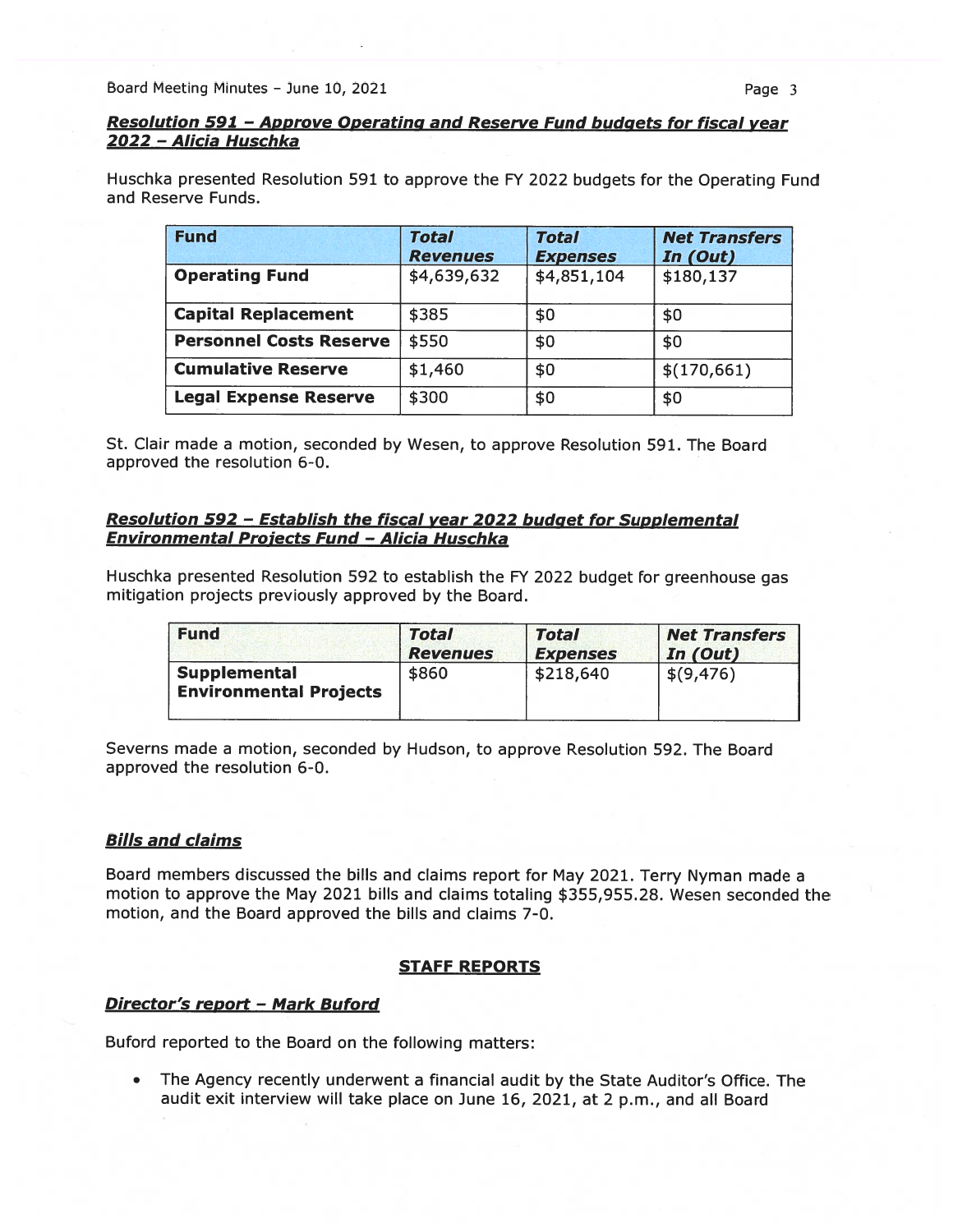Board Meeting Minutes – June 10, 2021 **Page 4** 

members are welcome to attend. This was <sup>a</sup> clean audit — there were no findings or <sup>a</sup> managemen<sup>t</sup> letter, but the auditors might make some recommendations. Buford thanked Chief Financial Officer Alicia Huschka and NWCAA Accounting Technician Margie Garrigues for their excellent work on behalf of the Agency.

- • Buford also noted the goo<sup>d</sup> work in the Skagit Community by Skagit County Communicable Disease and Environmental Health Manager, and NWCAA Advisory Council member, Polly Dubbel. Buford stated that Dubbel recently received <sup>a</sup> leadership award from the Skagit school districts for her community-wide COVID work.
- • Buford recently attended <sup>a</sup> video meeting with the Georgia Basin/Puget Sound International Airshed group. Among the stakeholders who participated in this meeting were people from Washington State, U.S. Environmental Protection Agency (EPA), Metro Vancouver, the B.C. Ministry of Environment, Environment and Climate Change Canada, Health Canada, and other official responsible for the region's air quality.

Among the various topics that were discussed was the likelihood of experiencing more wildfire smoke as the season starts back up again. Unfortunately, the two different measures for indicating air quality, the EPA's Air Quality Index (AQI) and the Washington Air Quality Advisory (WAQA), have not been reconciled yet. Buford and others hope this issue is resolved by the next wildfire season.

- • Board member and pas<sup>t</sup> NWCAA Director Terry Nyman recently participated in an Agency staff meeting. Buford felt it was very useful to share some of the Agency's history with the newer employees.
- • On the Federal level, there is <sup>a</sup> proposed one-time increase in gran<sup>t</sup> funding to the States and locals. EPA staff are working on reversing <sup>a</sup> variety of policies from the previous administration that prohibited California and some other states from having stricter vehicle efficiency standards than other states.
- • Buford <sup>p</sup>lans to have some staff return to the Agency office in July. This generally tracks what the other local clean air agencies in Washington are doing. The September Board meeting may take place in-person if people are comfortable with that plan.
- • Buford reminded Board members that the Board will not meet in July. The next Board meeting will be on August 12.

#### New source review and air operating permit undate — Aaata McIntyre

NWCAA Engineering Manager Agata McIntyre reported on the May <sup>2021</sup> construction permit (new source review) activity and air operating permit activity.

During May 2021, the agency received five applications for construction permits and issued three construction permits. One of the applications was from the Phillips <sup>66</sup> refinery. They are proposing to modify their catalytic cracking process to allow more bottoms from the existing vacuum distillation tower to be converted to lighter products like diesel and gasoline. This does not change the quantity of crude oil the refinery can process.